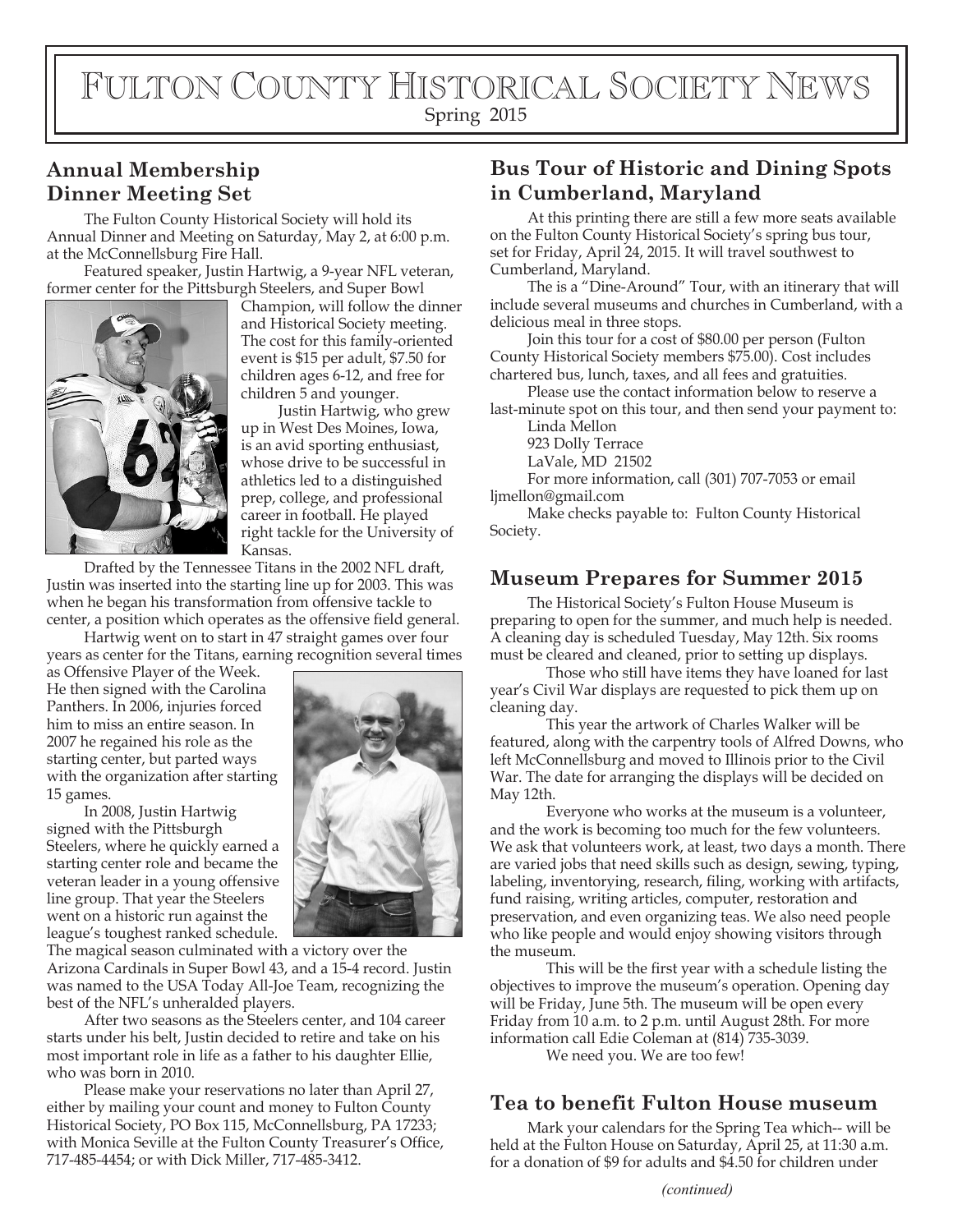12, to benefit the Fulton House museum. Reservations can be made for the tea by calling Edie at (814) 735-3039 or Ruth at (717) 485- 4496.

### **New Life Member Welcomed**

**Jean Davis,** McConnellsburg, PA, became a life member (#269) in April 2015.

The Life Membership Endowment of the society, now with 269 members, totals \$39,650.

### **Winter Meeting Held After Snow**

The Winter Membership Meeting of the Society was nearly canceled because of bad weather. The scheduled speaker, who had a drive over the mountains, canceled early, and rather than cancel the meeting entirely with no way to notify those planning on coming, a gathering was held in the sanctuary of the Presbyterian Church anyway, with Philip Brambley speaking on the topic of where and why settlers chose their home-sites and the tools they carried with them.

Those who attended found Philip's talk very informative and worthwhile. The society conducted no business at the meeting, and no minutes were taken.

## **Society 2015 Booklet a Historical Memoir from Turn of Last Century**

The Society would like to announce the 2015 annual booklet, which should be in members' hands by mid-summer. It comes to us by way of William Remington Patterson, Jr., who is a life member and long-time supporter of the Fulton



County Historical Society.

The subject is the memoirs of Bill's greatgrandfather, David Hunter Patterson (1844-1938). Known as D.H., he was one of the founders of the Fulton County Historical Society at its organization in 1923 and became its first President. We are privileged to have these Memoirs as a historical record, written down by his daughter when D.H. was 85 years old. Bill retyped them in 1991 and gave the Society permission to print them as our 2015 membership book. Bill designed and maintains a

web-page with these Memoirs and other data at http://fulton. pa-roots.com/ which is helpful to Fulton County genealogists.

By way of introduction to his memoirs, D.H. writes: "While visiting my sons in Pittsburgh, I received a letter from my daughter in which she proposed that on my return home, we should write my recollections together.

"For some years my friends had urged me to do this, but while I enjoy reminiscing, the ordeal of writing my memories all by myself had caused me to procrastinate, so that this proposition seemed a way out. But in view of the fact that my daughter is confined in a plaster cast to rectify a fractured spine and while being able to move about her diversions were very limited, I decided we could spend an interesting winter in this way and possibly leave something of value to my children and grandchildren.

"So in collaboration with my eldest child, Elizabeth, I shall record some local and family history, together with many things I remember in my eighty-five years, most of these years having been spent in the place where I was born in the home of my children's grandparents.

"D. H. P. "November 2, 1929"

Fulton County Historical Society, Inc. Box 115<br>McConnellsburg, Pennsylvania 17233 Sideling Hill Primitive Baptist<br>Congregation From 1790

# **Sideling Hill Primitive Baptist Church History Available for Purchase**

One of the society's most popular books has been Volume 13 from 1991, "Sideling Hill Primitive Baptist Congregation From 1790"which was written by Samuel H. Buterbaugh. The valuable research aid, with 168 pages and a full-name index, has been sold out for some time, but now, once

again in its third printing, it can be found locally for \$10.00, as well as on the society website, with a S&H fee, at: www. fultonhistory.org.

### **Election of Officers set**

President Linda Garber will call for the nomination and election for new officers at the May 2 dinner meeting. There are no term limits for Society secretary, but the by-laws limit the president and vice president to three consecutive oneyear terms and directors to two consecutive three-year terms. This opens the opportunity for new leadership, so think of your many friends and acquaintances who have an interest in Fulton County history and nominate them.

Offices slated for the election this year are: president (Linda Garber, completing her third term, can not succeed herself); vice-president (John Mentzer, completing a first term as vice-president, has declined to stand for re-election); secretary (Ken Keebaugh); and directors (Richard Miller, completing an unexpired first term of a resigned director) and

*PO Box 115, McConnellsburg, PA 17233 E-mail: director@fultonhistory.org Non-Profit 501(c)(3) organization #23-7453773 Web page: www.fultonhistory.org*

 **Linda Garber, President Edie Coleman 2017 Linda J. Mellon 2016 John Mentzer, Vice President Connie Barton 2017 Richard A. Miller 2015 Ken Keebaugh, Secretary Becky Brackbill 2016 Monica Seville 2015 Gene Leese, Treasurer 2016**

### **2014-15 OFFICERS: BOARD OF DIRECTORS:**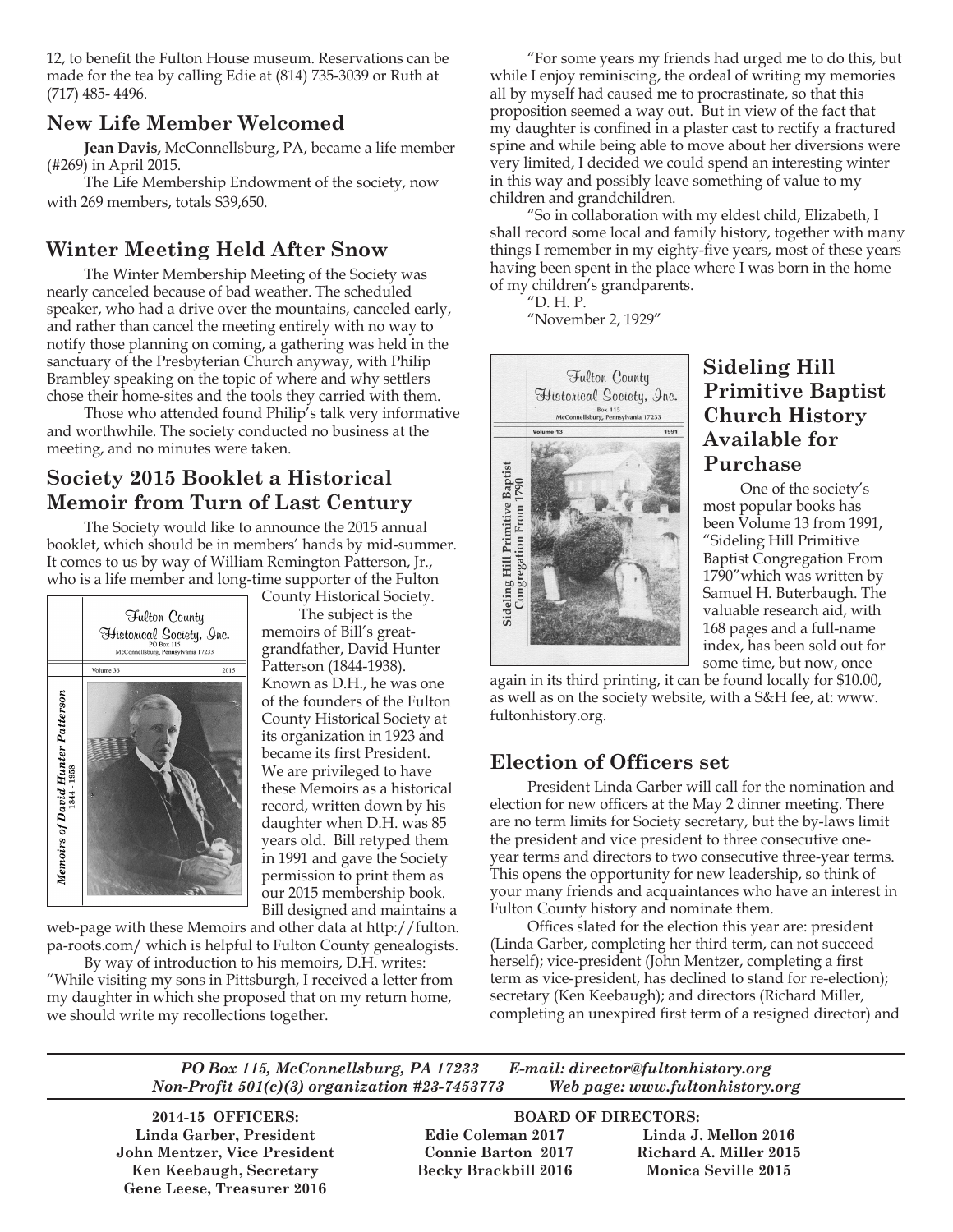(Monica Seville, completing a first term as a current director). *[See nomination form below.]*

Of course, there are many opportunities for active service without being an elected officer, so don't hesitate to volunteer your time and talent. You may find this rewarding, and the Historical Society will become a stronger organization with the participation of more local volunteers!



# **Decorated Bender Chairs Purchased for Museum**

John (1825-1901) and Samuel (1829-1920) Bender made chairs and furniture in a downtown McConnellsburg shop during the mid to late 19th century. The Society was successful in purchasing a set of six spindle-back plankbottom chairs with original paint decoration at the Donald Divens household auction at Knobsville on September 27, 2014. One chair had a pencil signature "Bender" under the seat. The chairs are now on display in the Fulton House museum.

ľ



# **Obituary Text Now Search-able**

Of the 22,000 people in the Society's cemetery file, about 10,000 have obituaries scanned on the web page: www.fultonhistory.org Names which are underlined have attached obituaries, with more currently being added. To help researchers find relatives, every word in all the obituaries is now search-able. Members whose dues are paid up may request a log-in password, then open "Names in Fulton County Cemeteries", click on the Search box, and enter a name in the recently added second line for "Obituary Text" and the search engine should return that name in all the obituaries in the file.

| LV.                                                                                                                                                            |
|----------------------------------------------------------------------------------------------------------------------------------------------------------------|
| For 2015-16 officers, I nominate                                                                                                                               |
|                                                                                                                                                                |
|                                                                                                                                                                |
|                                                                                                                                                                |
|                                                                                                                                                                |
| $\frac{1}{2}$ for Director to 2018 - $\frac{1}{2}$                                                                                                             |
| Current officers appear at the bottom of this page.                                                                                                            |
| children's (6-12) meals @\$7.50 for Saturday, May 2; make your<br>enclosed check payable to the Fulton County Historical Society.<br>or \$250 individual life. |

### **DEADLINE** for meal reservations and nominations is Friday, April 24, 2015. Thank you for your support!

### **Please Check Your Due Date for Your Membership**

The society membership is reminded to check your due date on your mailing label on this mailing to see if it is time to pay your annual dues.

The society's newest publication (see article elsewhere in this newsletter) will be included with the 2015 Summer Newsletter, and **those members who are in arrears will not receive the mailing**.

*(For those who are Life Members, this is also indicated on the label.)*

### **MEMBERSHIP RENEWAL RATES:**

### **\_\_\_\$20 Individual/Family**

### **\_\_\_\$250 Individual Life**

Send your name, address, e-mail and family interest names to the Society address along with your check. Or go on-line where you can pay your dues at the website: fultonhistory.org with a credit card.